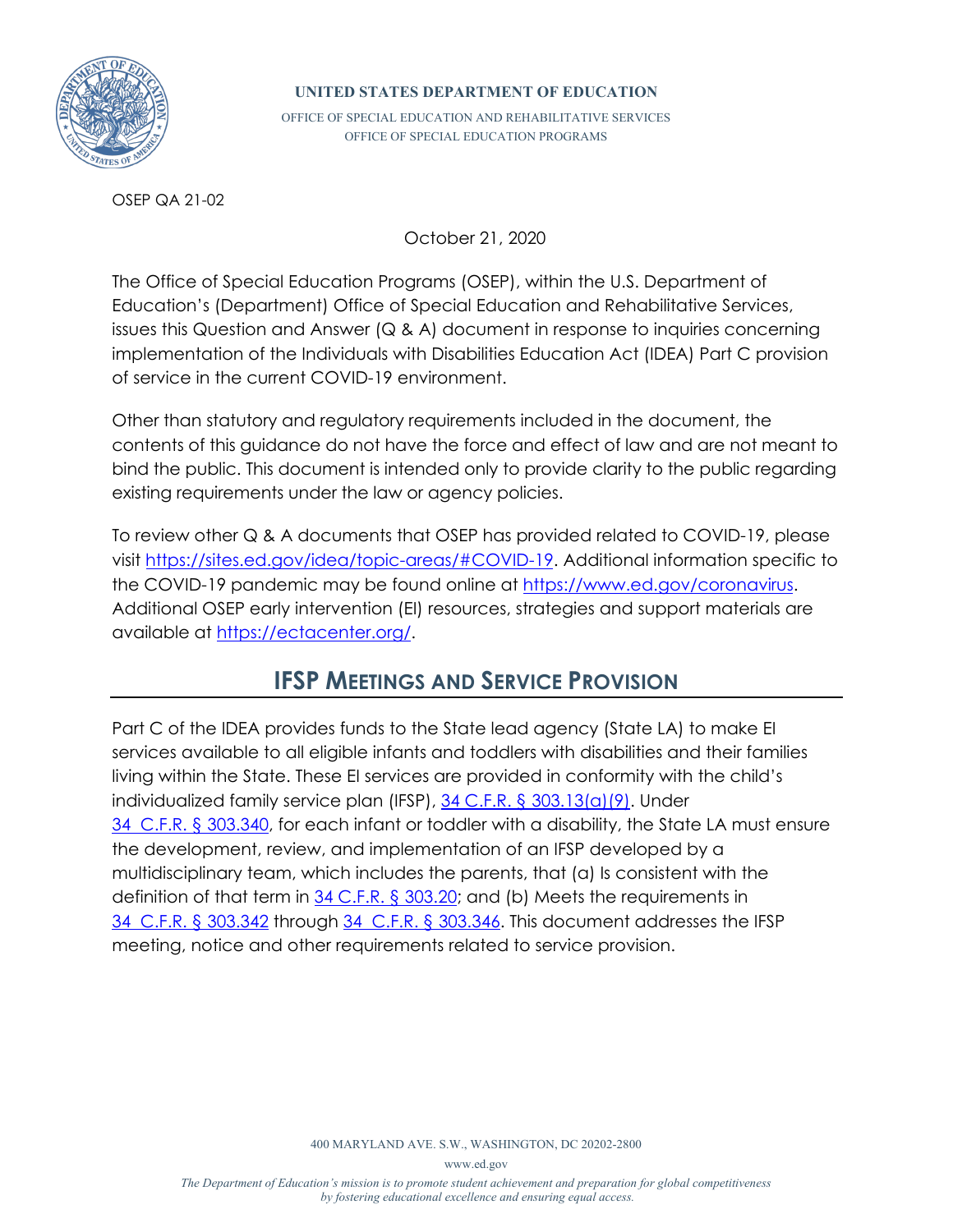#### **Q1. How can parents, State LAs and their early intervention service (EIS) providers hold initial, periodic and annual IFSP meetings when LAs and EIS providers cannot conduct face-to-face meetings?**

The Department recognizes that some States, due to operational constraints caused by the COVID-19 pandemic, are currently unable to conduct face-to-face IFSP meetings. IDEA Part C provisions in [34 C.F.R. § 303.342\(d\)](https://www.ecfr.gov/cgi-bin/text-idx?SID=44c586edac366aea4c52996507fe46a8&mc=true&node=se34.2.303_1342&rgn=div8) require that the initial, annual and periodic IFSP meetings be held in settings and at times that are convenient for the family. Additionally, IFSP meetings need to be in the native language of the family or other mode of communication used by the family (unless this is not feasible). During the time of this pandemic when in-person meetings are not feasible or practicable, the Department is extending the flexibility for IFSP periodic reviews that is allowed in 34 C.F.R. § [303.342\(b\)\(2\)](https://www.ecfr.gov/cgi-bin/text-idx?SID=44c586edac366aea4c52996507fe46a8&mc=true&node=se34.2.303_1342&rgn=div8) to the State LAs and local EIS providers to conduct initial and annual IFSP meetings through alternate means, such as through a telephone or video conference call (if feasible and consistent with privacy standards) if acceptable to the parents and other IFSP team meeting participants.

# **45-DAY TIMELINE**

### **Q2. Does IDEA allow for flexibility in meeting the 45-day timeline for conducting the initial IFSP meeting?**

Yes, in specific circumstances. The IDEA Part C 45-day timeline is required under 34 C.F.R. §§ [303.310,](https://www.ecfr.gov/cgi-bin/text-idx?SID=44c586edac366aea4c52996507fe46a8&mc=true&node=se34.2.303_1310&rgn=div8) [303.342\(a\)](https://www.ecfr.gov/cgi-bin/text-idx?SID=44c586edac366aea4c52996507fe46a8&mc=true&node=se34.2.303_1342&rgn=div8) and [303.345\(c\).](https://www.ecfr.gov/cgi-bin/text-idx?SID=68276f6d1b78551fd61a8487ee89ae9b&mc=true&node=se34.2.303_1345&rgn=div8) The 45-day timeline applies to any screening offered by the State, the initial evaluation, the child and family assessment, and the initial IFSP meeting. The two exceptions to the 45-day timeline are when:

- 1) The child or parent is unavailable to complete the required activities (screening, initial evaluation, initial assessments of the child and family, and the initial IFSP meeting) due to exceptional family circumstances that are documented in the child's early intervention records; and
- 2) The parent has not provided consent for the screening (if applicable), the initial evaluation, or the initial assessment of the child despite documented and repeated attempts by the lead agency or EIS provider to obtain parental consent.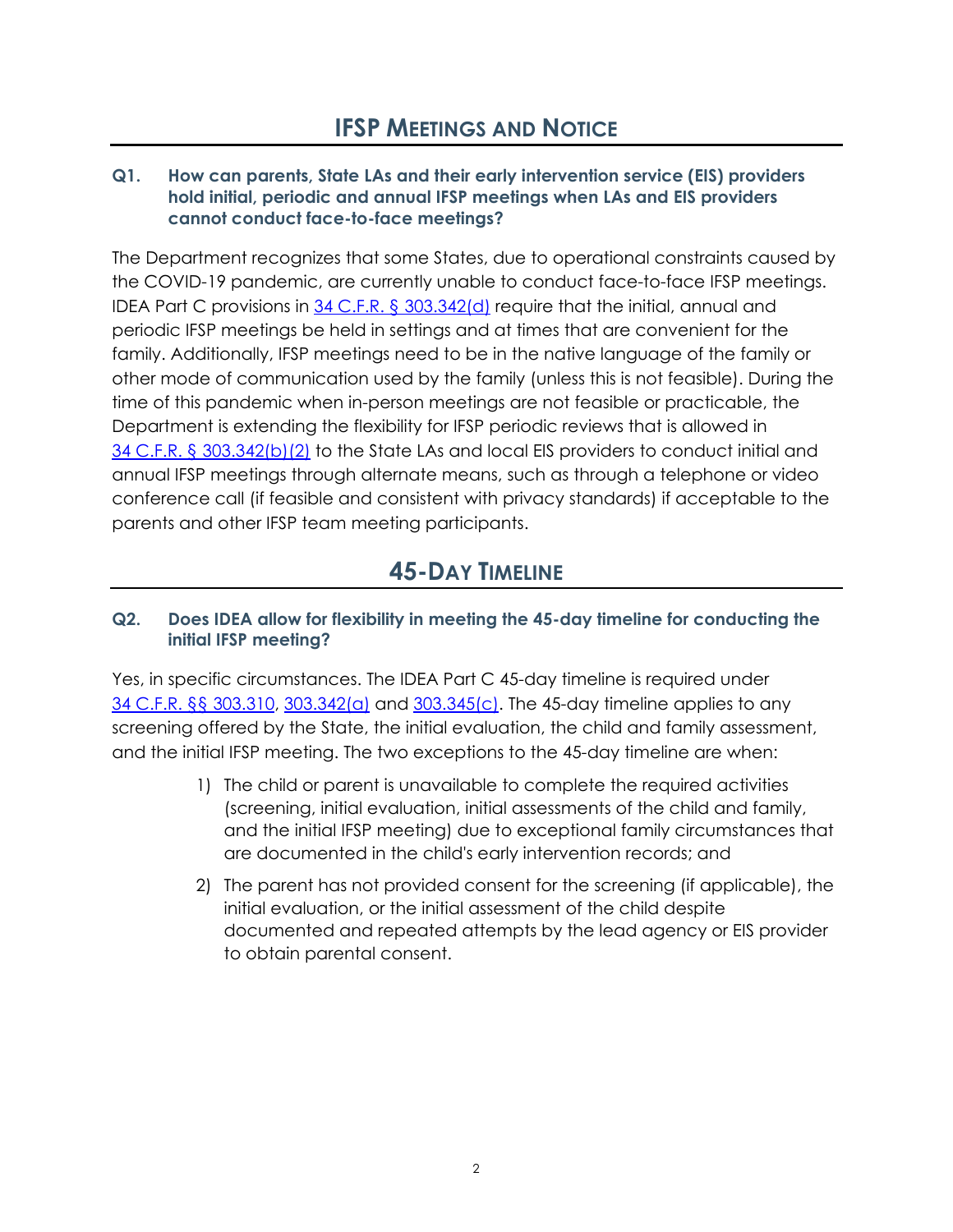OSEP has also applied documented exceptional family circumstances when clear circumstances outside the State LA's or EIS provider's control, such as a hurricane, do not permit the underlying activity to occur and thus the child and family are unavailable as a practical matter.<sup>[1](#page-2-0)</sup> In these very limited circumstances, under 34 [C.F.R.](https://www.ecfr.gov/cgi-bin/text-idx?SID=44c586edac366aea4c52996507fe46a8&mc=true&node=se34.2.303_1310&rgn=div8) [§ 303.310\(c\),](https://www.ecfr.gov/cgi-bin/text-idx?SID=44c586edac366aea4c52996507fe46a8&mc=true&node=se34.2.303_1310&rgn=div8) the State LA or EIS provider must:

- 1) document in the child's early intervention record the exceptional circumstances; and
- 2) complete the activities as soon as possible after the documented exceptional circumstances no longer exist.

For at least two of the activities in the 45-day timeline, the evaluation of the child to determine eligibility and the child assessment, (but possibly also for all of the activities required) the inability to conduct an in-person observation may be critical to ensuring appropriate evaluation and assessment. Given that in-person meetings may not be feasible or advisable due to the pandemic related to COVID-19, the pandemic can constitute the basis for documented exceptional family circumstances to the 45-day timeline.

## **SERVICE PROVISION**

#### **Q3. What must a State LA and its EIS providers do if they cannot provide IDEA Part C services in accordance with the IFSP due to the pandemic?**

In many cases, the public health responses related to COVID-19 may prevent EIS providers from delivering specific early intervention services in a child's IFSP. For example, Part C services on many IFSPs are to be provided in the child's natural environment, including the child's home and community settings (such as day care) that are natural or typical for a same-aged infant or toddler without a disability[2.](#page-2-1) When the lead agency or EIS provider cannot provide IDEA Part C services in accordance with the IFSP, it must provide prior written notice to the parents as soon as possible. The child's IFSP Team, which includes the parents, must then determine which services can be provided to meet the child's needs during this time, and consider other services or alternate means of service delivery, if feasible and consistent with privacy interests, such as through the use of telecommunications, including telephone or videoconferencing, or consultative services to the parent. If the parent has previously agreed, or agrees

<span id="page-2-0"></span><sup>1</sup> This exception does not apply if the State LA or EIS provider staff are unavailable due to circumstances such as staffing shortages.

<span id="page-2-1"></span><sup>2</sup> See [34 C.F.R. § 303.344\(d\)\(ii\).](https://www.ecfr.gov/cgi-bin/text-idx?SID=4dc9546d2c5decc859fd5c1c4183991f&mc=true&node=se34.2.303_1344&rgn=div8)